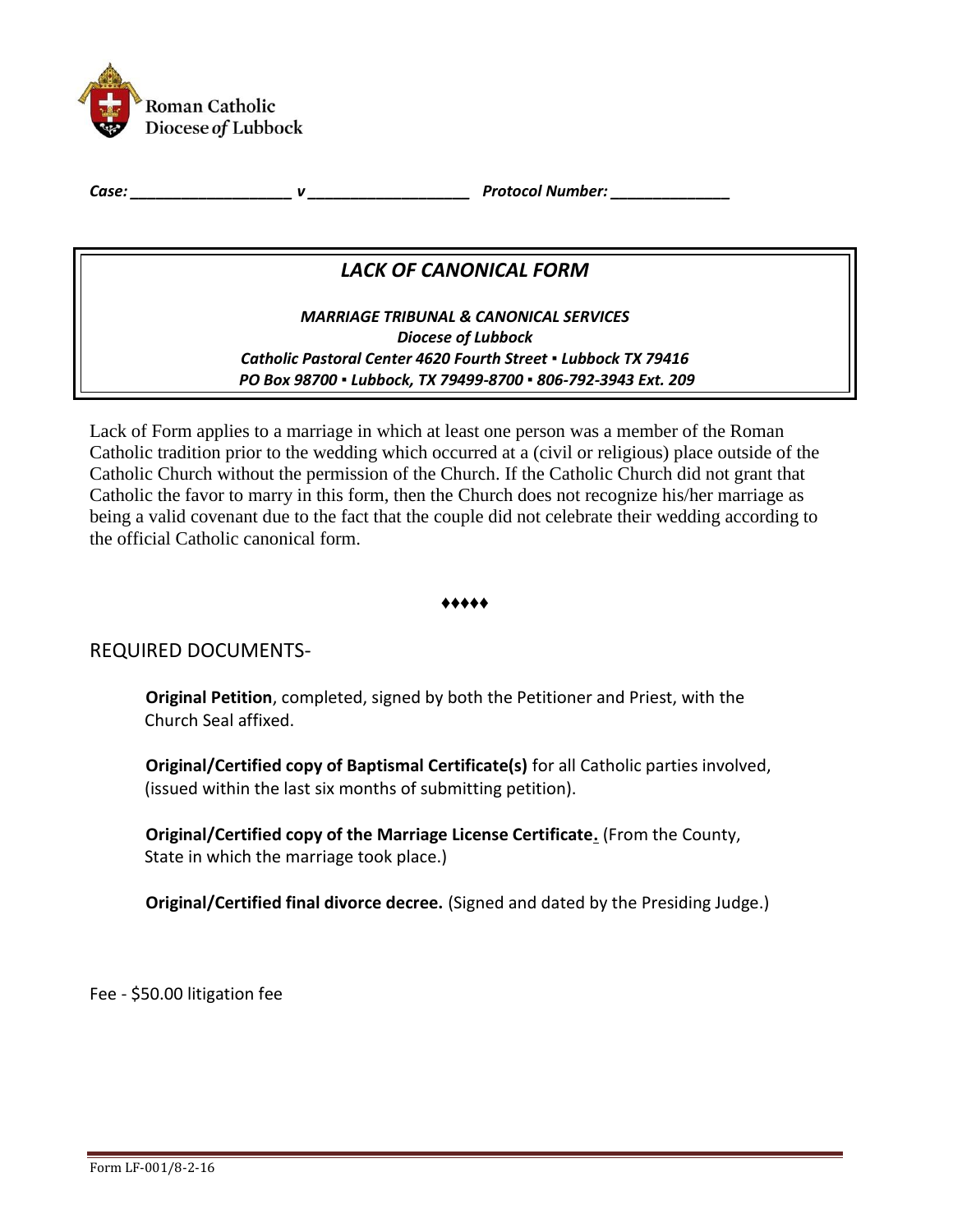### **OFFICE OF THE TRIBUNAL**

4620  $4^{th}$  Street – P.O. Box 98700 Lubbock, Texas 79408-8700

**Diocese of Lubbock** Telephone 806 792-3943 Ext. 209 Fax 806 792-5067

## **LACK OF CANONICAL FORM PETITION**

According to the canon law of the Catholic Church, all Catholics are expected to marry within the Catholic Church. If a Catholic party enters a marriage with another party (Catholic or non-Catholic) without the proper prescribed liturgical formula or without a dispensation (permission) to marry in a non-Catholic church the marriage is most likely invalid.

This worksheet is designed to help people who are in such a situation. By completing this worksheet and submitting the required documentation this process can be greatly expedited.

### **Section One**

| (Name)                                                                                                                        | (Religion) |            | (Name)    |            |  |
|-------------------------------------------------------------------------------------------------------------------------------|------------|------------|-----------|------------|--|
| a                                                                                                                             |            |            |           |            |  |
| (Religion)                                                                                                                    |            |            |           |            |  |
|                                                                                                                               |            |            |           |            |  |
|                                                                                                                               |            |            |           |            |  |
| 2. Current Address of the Petitioner                                                                                          |            |            |           |            |  |
| (Street)                                                                                                                      | (Town)     |            | (State)   | (Zip Code) |  |
|                                                                                                                               |            |            |           |            |  |
| <b>Section Two</b>                                                                                                            |            |            |           |            |  |
| The following questions must be answered with a YES in order to proceed with a declaration of nullity due to lack of<br>form. |            |            |           |            |  |
| 3. Do you have a recent copy of the Catholic party's baptismal certificate (issued within                                     |            |            |           |            |  |
| the last six months with all notations and the parish seal)?                                                                  |            | $\Box$ Yes | $\Box$ No |            |  |
| 4. Do you have a copy of the marriage license?                                                                                |            | $\Box$ Yes | <b>No</b> |            |  |
| 5. Does the license indicate that the wedding was conducted by any one of the following:                                      |            |            |           |            |  |
| Protestant minister, or<br>a.<br>Civil magistrate (i.e., Justice of the Peace), or<br>b.<br>A non-Christian official<br>C.    |            | $\Box$ Yes | <b>No</b> |            |  |